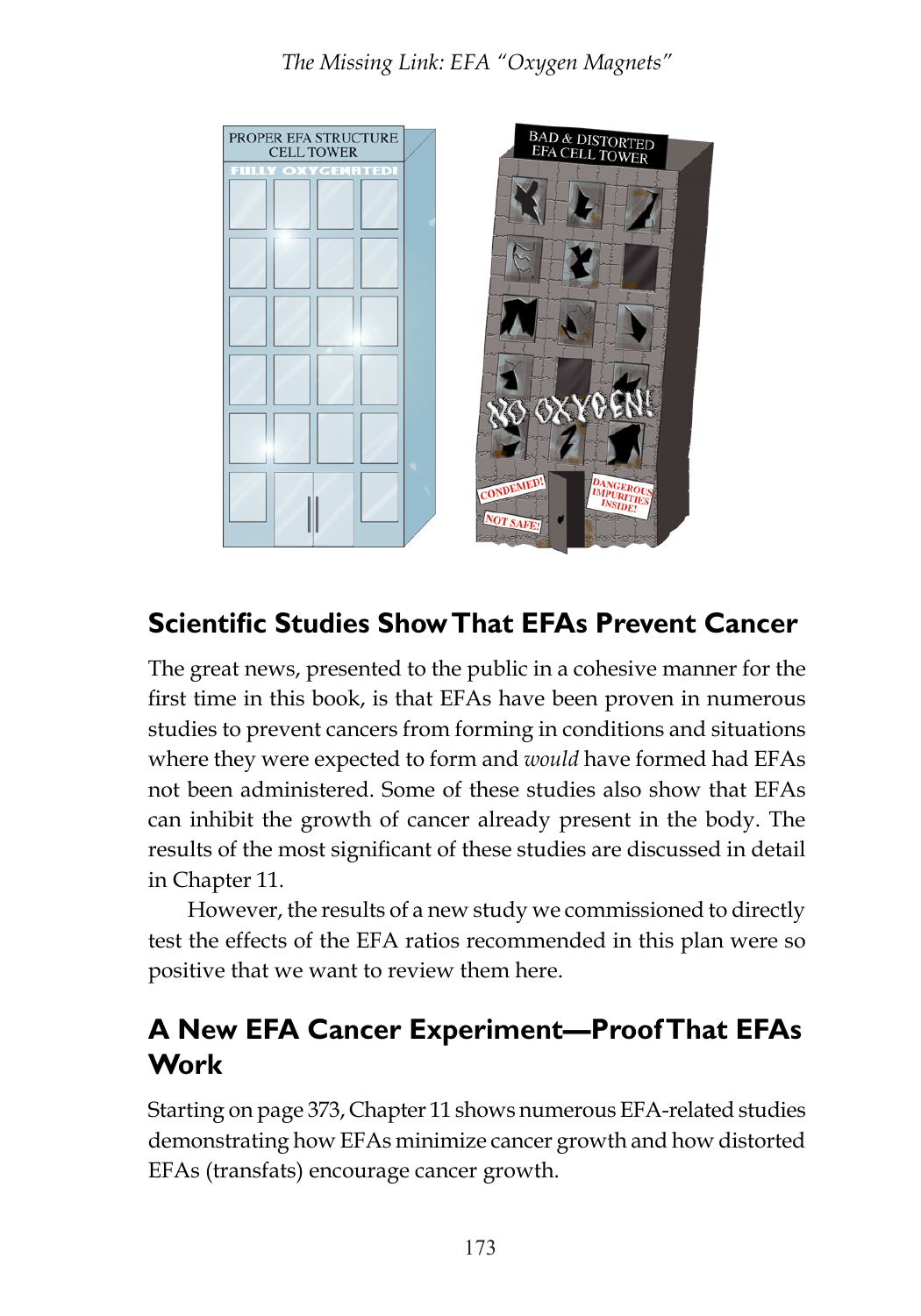### The Hidden Story of Cancer

For example, in 1997, it was shown that an EFA deficiency in mice allowed cancer to grow faster. Here is their quote:

"It may be concluded that, when a tumor initiator injures the body as a whole, EFAD [Essential Fatty Acid Deficiency], achieved either through a fat-free or an oleic-supplemented diet [like olive oil], behaves as a general promoting condition for tumorigenesis [cancer]." This finding was published in an article titled "Dietary deficiency or enrichment of essential fatty acids modulates tumorigenesis in the whole body of cobalt-60-irradiated mice."

That study makes it clear that an EFA deficiency is a cancercausing problem. The question that had to be answered was would a laboratory experiment under controlled conditions prove that a diet sufficient in EFAs either stop or halt cancer in *vivo* (in the body) and not merely in *vitro* (in a test tube). Too often tests conducted in a test tube give a different result than a test in the body in a *real-life* situation.

I could not find an experiment done on an animal that metabolized EFAs in a similar fashion to humans, such as mice, that were given an EFA formulation comparable to the one suggested in this book (greater parent omega-6 than parent omega-3). Furthermore, I could not find any experimenter that used oils from organically grown and organically processed sources—guaranteeing that no cancer-causing hydrogenated/oxygen deficient oils were used. There was only one way to see if the EFA suggestion in *The Hidden Story of Cancer* would work under third-party controls using an independent laboratory specializing in oncological (cancer) studies. Furthermore, a third-part statistical expert was employed to calculate the validity of the results. You will see the undeniably powerful results of this

.

*Prostaglandins Leukot Essent Fatty Acids*, 1997 Mar;56(3):239-44.

Unfortunately, tests utilizing cells grown in a test tube often give different results than in the body. I hate to see animals harmed if there is another way. It is mandatory for an experimenter to be as certain as possible of the outcome based on theoretical analysis, as we were, BEFORE needlessly sacrificing animals. We used the minimum number of mice (20) so as to obtain a statistically meaningful and valid result.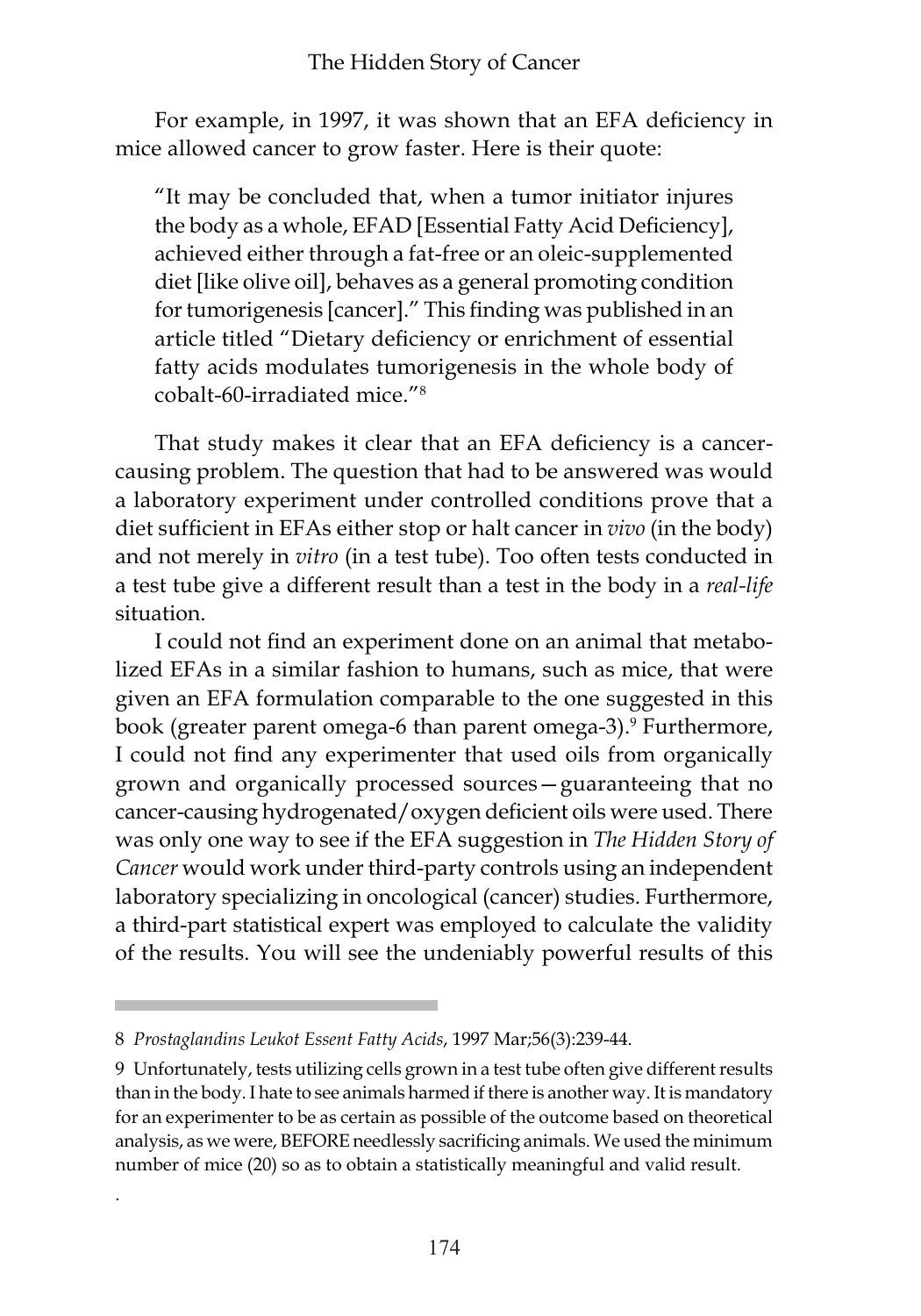#### *The Missing Link: EFA "Oxygen Magnets"*

experiment. Its promise of hope for extending existing cancer patient's lives is nothing short of spectacular.

In 2004 we commissioned an experiment with mice at an independent laboratory experienced in oncological studies. The purpose of the experiment was to show whether pretreatment with organic raw parent EFA oils in the ratios and amounts comparable to our human recommendations, prior to **implantation of breast cancer tumors** in the mice, affected the growth of the cancer cells in any way. A breast cancer strain was chosen because breast cancer is the Number 1 worldwide cause of death by cancer in women. Mice were used because they respond very similarly to humans regarding EFA metabolism and because their shorter lifespan allows all effects and results to occur more quickly.10

One group of mice was pretreated with the EFA oils for four weeks prior to tumor implantation (Group 2, showing the greatest inhibition of tumor growth at the bottom of the graph in Figure 1), followed by a daily dose (five days a week) for 50 days after implantation of the cancer tumors. A second group was pretreated with EFA oils for two weeks prior to implantation (Group 1, showing less tumor growth at the middle of the graph) and then given the daily dose for the rest of the 50 days. The third group, the control group (Group 3, showing uncontrolled tumor growth at the top of the graph), was not pretreated or given any EFAs at all.

Tumors consisting of two million breast cancer cells each were implanted in the mice and measurement began. The statistical analysis focused on the period from day 26 to 50 to ensure that any hormonal changes and other transitory effects that occurred after implantation had stabilized (as recommended by Dr. Warburg). An independent expert in statistical analysis calculated and reported the results.

<sup>10</sup> The metabolism of n-6 and n-3 PUFAs in rats and mice are similar to humans. (Lands, W.E.., et al., *Lipids*, Vol. 25(9), 1990, pages 505-516.) Therefore, studies in mice would be predicted to be similar in humans. Regardless, one must be always aware that mice are not humans. For this reason, many drugs do not work as well in humans as in animals, if at all. Because this EFA formulation was designed specifically for humans and their "parent" omega-6/3 tissue ratios, we would therefore expect human results to be significantly better than results in mice.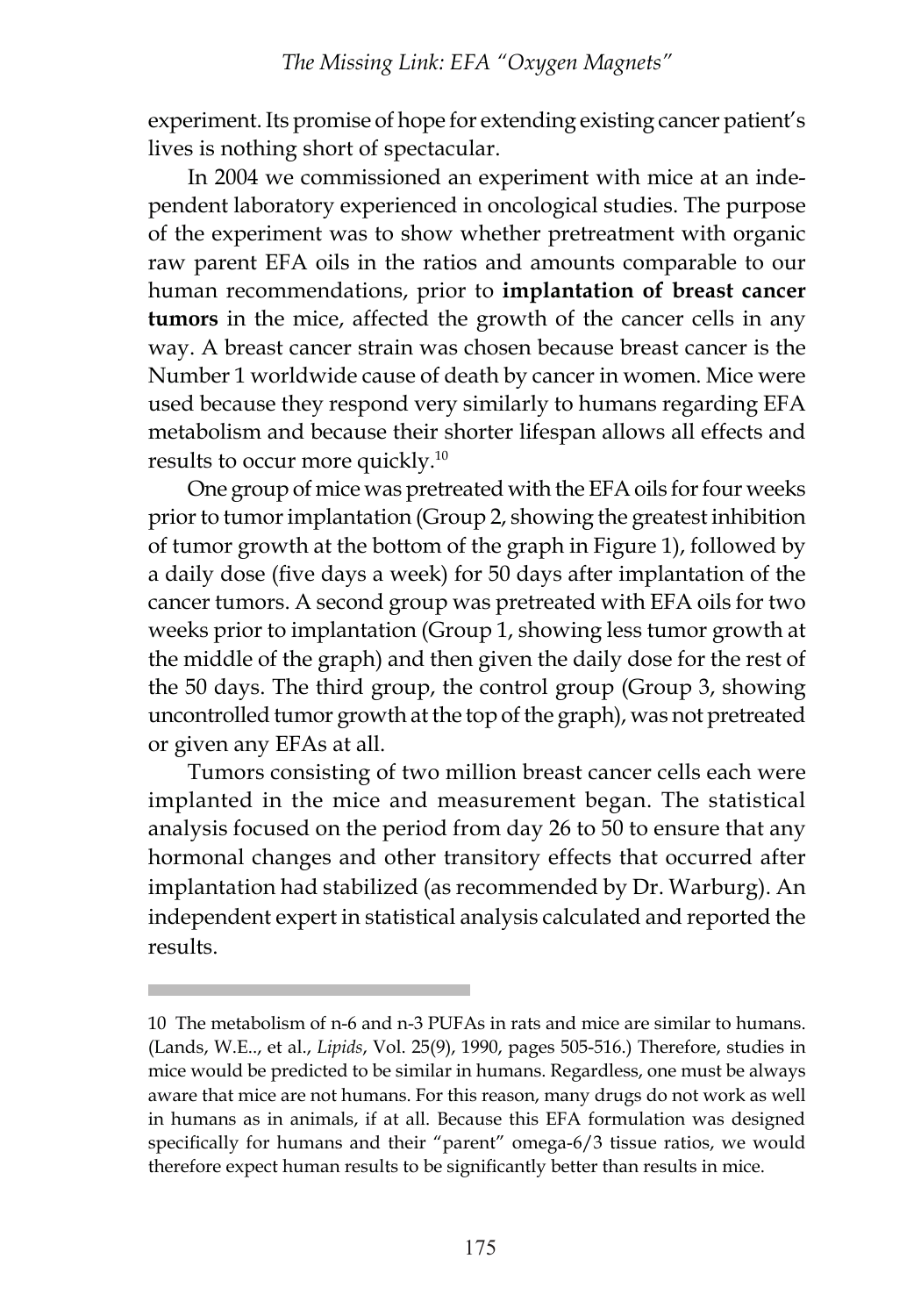The following statistical analysis doesn't suffer from mistakes that often occur that you learned about on page 58. An *F* test, opposed to multiple *t* tests, was used to determine the significance.<sup>11</sup>

The experiment showed that although the tumors continued to grow in all mice, there was a highly significant 24% smaller tumor size (growth) in the longer four-week pretreatment mice than in the control mice that received no EFA oils at all. This result occurred consistently upon measurements at the day 26 endpoint, the final endpoint (day 50), and at every intermediate point. This same effect occurred with the two-week pretreatment group, although to a lesser extent than the four-week pretreatment group, as would be expected.

Additionally, in the last 10 days of the experiment, there was a whopping 42.8% lower growth volume of the tumors in the four-week pretreated mice than in the tumors in the untreated mice.

These results clearly show the EFAs' value increases with longer pretreatment. A logical conclusion from this result would be that the EFA oils are modifying the cells' internal structure, making them more cancer resistant.

A few additional key points should be mentioned: The oils were given to the mice only five out of seven days each week. The recommended schedule for humans is seven days a week. Although mice use EFAs in a similar fashion as humans, this plan's EFA recommendations were arrived at by considering human tissue structure and human biochemistry. Therefore, the results should be even better in humans than in the mice in the experiment. The dramatic results are present in Figure 1.

### **Why Did the Cancer Cells Keep Growing?**

Now, these results sound good, but you might be wondering why the tumors in all groups of mice continued to grow, even though the pretreated mice's tumors grew significantly less. Does this negate the positive results of the experiment?

<sup>11</sup> *F* test means the variation between the means (averages) of *all the groups* divided by the variation *within the groups*. If the groups were the same (no difference) then the F value would equal close to 1. **In this case it was greater than 4 with 98% accuracy. All mice were included in this experiment. Unlike most "studies,"** *none were excluded for any reason*. The bottom line; a very significant result.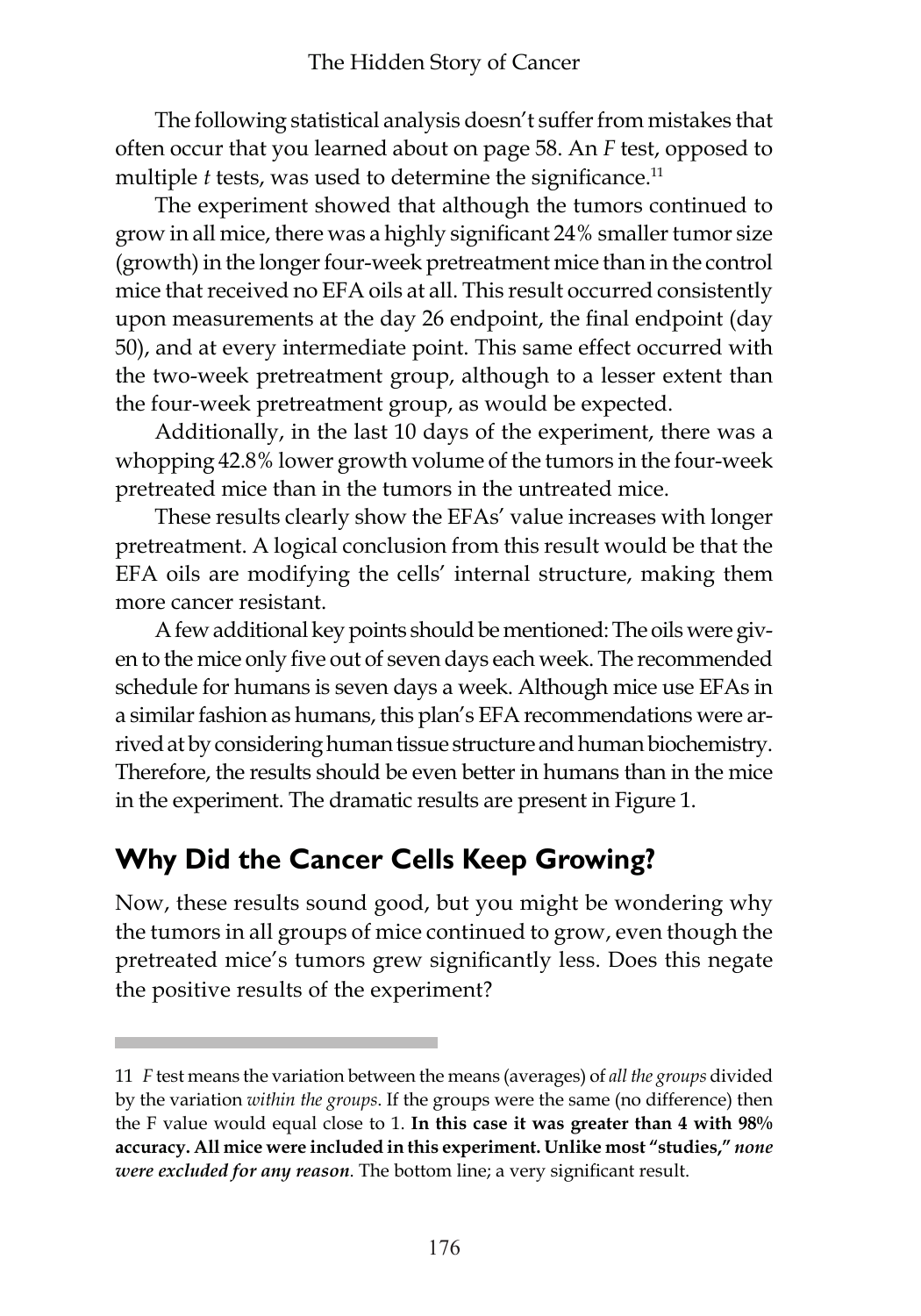

**Figure 1: Tumor volumes between groups from 26 to 50 days**

**No, it doesn't**. To be able to complete this kind of experiment within a reasonable time, a tumor of sufficient size to be easily measurable had to be used. If we started the experiment with one or very few cancer cells, we would have a great deal of difficulty finding them, much less measuring them, and due to most cancers' slow growth rates, the cells might not have been measurable within the mice's usual lifespan.

Implanting a tumor consisting of 2 million cancer cells is an overwhelming amount for a mouse's system. We expected this avalanche of cancer cells to continue to grow even in the presence of EFAs because there is no safe way you can destroy all of it, no matter what your defense is.

But by the same token, when we saw a significant lower tumor growth in spite of the initial size of the tumors, it was a telling indication that something had acted powerfully against the development of the cancer in the mice's bodies: the EFA oils **must** have a significant cellular modifying capability that made the mice more resistant to developing cancer. This was made clear because both the 2-week pretreated mice and the 4-week pretreated group were given identical EFA doses—only the length of the pretreatment phase differed.